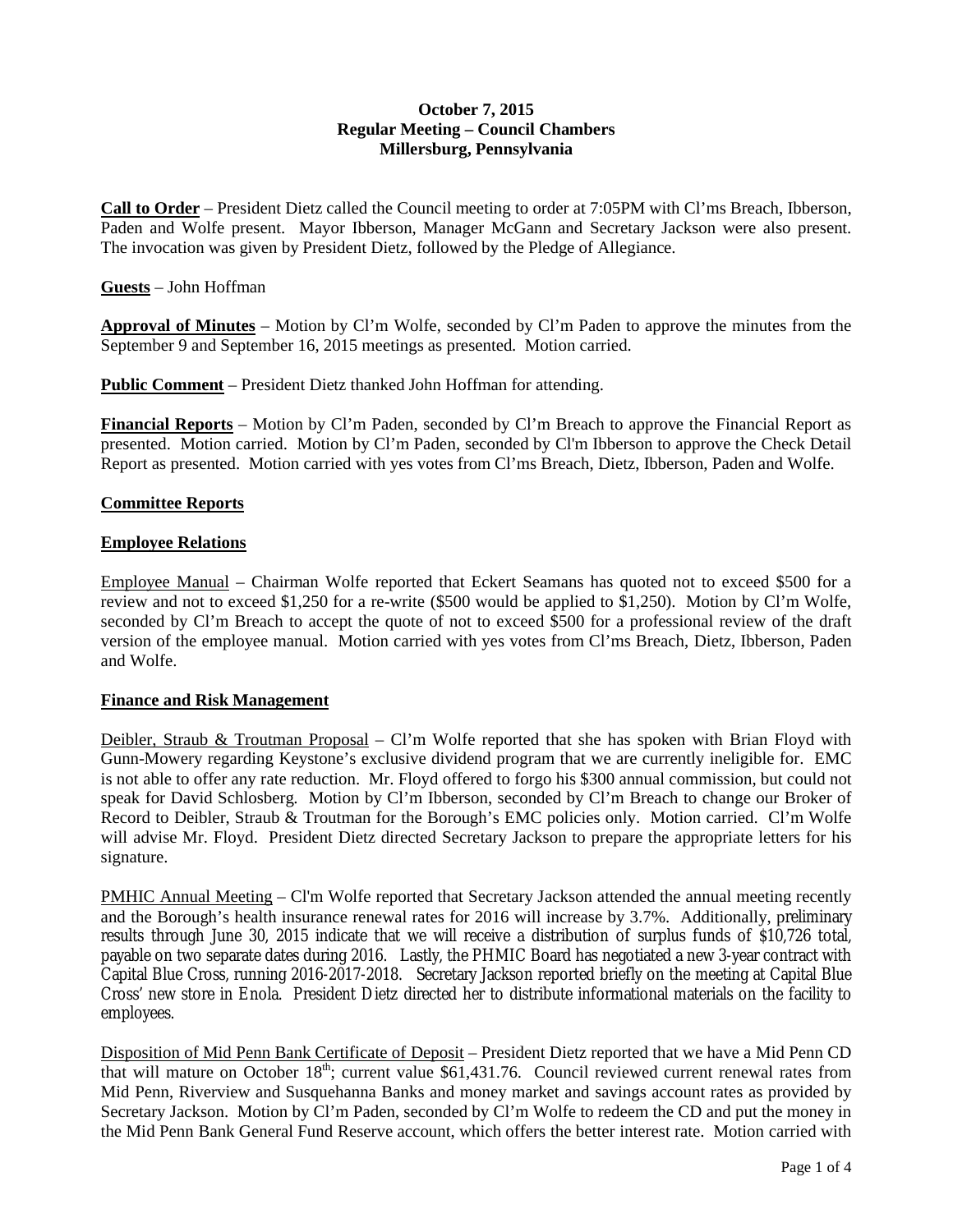yes votes from Cl'ms Breach, Dietz, Ibberson, Paden and Wolfe. Secretary Jackson was directed to note that the redeemed CD is included in the Mid Penn Bank General Fund Reserve account balance.

2016 Budget – President Dietz announced that the October 28 Committee meetings will be mainly devoted to 2016 budget preparation. Committees are to have their requests in to Secretary Jackson by Monday, October 26.

# **Parks and Recreation**

Facility Use Agreement – Millersburg Ferry Boat Dry Docking – The Ferry Boat Association requests the use of Riverfront Park from Pine Street to Keystone Street from October 7, 2015 to May 15, 2016 for the purpose of dry-docking the ferry boats. The user fee would be waived. Motion by Cl'm Breach, seconded by Cl'm Wolfe to approve the agreement as presented. Motion carried.

Facility Use Agreement – VFW Ladies Auxiliary Veterans Day Ceremony – The organization requests the use of Market Square and Veterans' Park on Wednesday, November 11, 2015 from 6:00 to 8:00PM for a Veterans' Day observance. The user fee would be waived. Motion by Cl'm Paden, seconded by Cl'm Wolfe to approve the agreement as presented. Motion carried.

MAHS Conservation Club Work Day - Manager McGann reported that the Conservation Club students will be collecting trash in the Borough parks tomorrow.

Park Restrooms – Manager McGann reported that the restrooms will be closing for the season on or about October 31 and the Public Works crew will be using a new procedure for winterizing the Welcome Center restrooms.

# **Property**

2002 Ford F350 Repairs – Cl'm Breach reported that the repairs have been completed and we have the truck back in service.

**Public Safety** – Cl'm Ibberson had nothing to report.

#### **Streets**

Reliance Environmental Proposal – Railroad Street – Manager McGann reported that we received a request from Reliance Environmental to drill two monitoring wells on Railroad Street to continue to monitor the situation at Reed's Service Station. Motion by Cl'm Paden, seconded by Cl'm Ibberson to grant permission to drill the wells as requested in Reliance Environmental's correspondence dated September 23, 2015, and to require that they report all results to the Borough. Motion carried.

Parking Meter Enforcement Policy – Manager McGann reported that the Streets Committee's recommendation to the Police Department is that the officers refrain from writing tickets for vehicles parked at meters that read "dead" or "failed". Motion by Cl'm Wolfe, seconded by Cl'm Breach that Council follow through with said recommendation and direct the Police Department accordingly. Motion carried.

Parking Area at Millersburg Gun Club – Mayor Ibberson requested that the Public Works crew seed and fence in the area at the north end of the stone parking lot at the Gun Club where the anchors had been stored so that it isn't used as an extension of the parking lot.

Facility Use Agreement – Dockey Auction Service – Mrs. Dockey has requested the closure of the 700 block of Height Street on October 17, 2015 from 5:00AM to 5:00PM for a public auction at 758 Church Street. The street closure fee has been paid and the certificate of insurance has been received. Motion by Cl'm Breach, seconded by Cl'm Paden to approve the agreement as presented. Motion carried.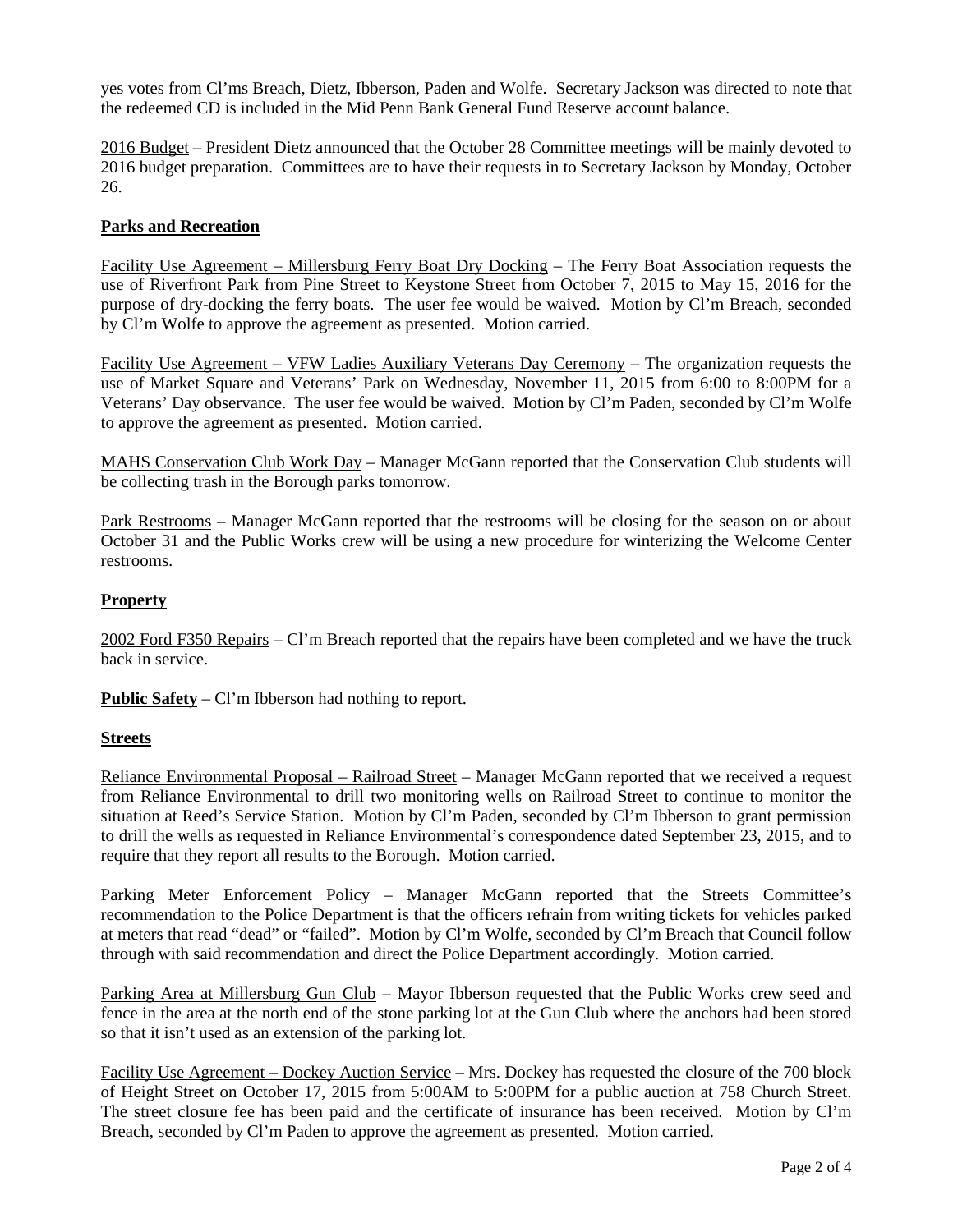Legal Notice for Borough Ordinance No. 4-15 No Parking Zone 500 Block of Market Street – This ordinance would make permanent the parking restrictions put in place on a 90 day trial basis via Borough Resolution No. 15-10. Council reviewed the draft of the ordinance. Manager McGann reported that Solicitor Kerwin had no comments on the draft. Motion by Cl'm Paden, seconded by Cl'm Ibberson to advertise Borough Ordinance No. 4-15 in the Upper Dauphin Sentinel for formal adoption at the November 4, 2015 Council meeting. Motion carried with yes votes from Cl'ms Breach, Dietz, Ibberson, Paden and Wolfe.

Cars Illegally Parked at Market and Moore Streets – Cl'm Paden reported on an unsafe situation in which cars are parking illegally on Market Street near the Moore Street intersection while dropping off or picking up students riding the school bus. President Dietz requested that Mayor Ibberson direct the police officers to monitor the situation before and after school and to issue citations to violators. Mayor Ibberson advised Cl'm Paden to call Dauphin County Dispatch when she observes this occurring.

Decorative Whiskey Barrels – Cl'm Wolfe reported that there was interest in using the barrels to decorate for the winter with holiday greens. Mayor Ibberson will ask TLC Tree Farm if they have the appropriate materials and Manager McGann will ask the Lions Club if they would be willing to pay this expense.

# **Economic Development**

Small Business Council **–** President Dietz reported that the Shop Local and Small Business Saturday events will be continued. He is working on updating the tourism brochure. Motion by Cl'm Ibberson, seconded by Cl'm Paden to purchase a supply of new tourism brochures not to exceed \$1,500. Motion carried with yes votes from Cl'ms Breach, Dietz, Ibberson, Paden and Wolfe.

Holiday Meter Bags – Cl'm Wolfe requested that Manager McGann explore funding options for a grant to purchase holiday bags to cover the parking meters for the time period that Council traditionally suspends meter enforcement.

#### **Mayor's Report**

Taser Purchase – Mayor Ibberson reported that we need two new tasers. He received a quote from Taser International for \$2,210.67. The funds would come from the fully unexpended ammunition and partially unexpended patrol equipment line items. Motion by Cl'm Paden, seconded by Cl'm Ibberson to approve the purchase as presented. Motion carried with yes votes from Cl'ms Breach, Dietz, Ibberson, Paden and Wolfe.

Police Vehicle – Mayor Ibberson reported that he received quotes from Sunbury Motors and 911 Rapid Response for a 2016 Interceptor SUV. We would be replacing M-7 and the cost should be under \$40,000. A portion of the cost is in the Capital Improvement budget and the remainder could come from a gaming grant or other available funds. Manager McGann will check with the Dauphin County Commissioners to see what other options are available.

#### **Unfinished Business**

Rhoads & Sinon Police Arbitration Invoice – We received the latest invoice from Rhoads and Sinon for police arbitration. Motion by Cl'm Ibberson, seconded by Cl'm Paden to pay \$2,418 to Rhoads and Sinon. Motion carried with yes votes from Cl'ms Breach, Dietz, Ibberson, Paden and Wolfe.

### **New Business**

Disposition of State Aid Received for Volunteer Fire Relief Association – We received \$13,020.75 from the State Treasurer. Motion by Cl'm Paden, seconded by Cl'm Wolfe to authorize Secretary Jackson to cut the check to the Millersburg Fire Relief Association for \$13,020.75. Motion carried with yes votes from Cl'ms